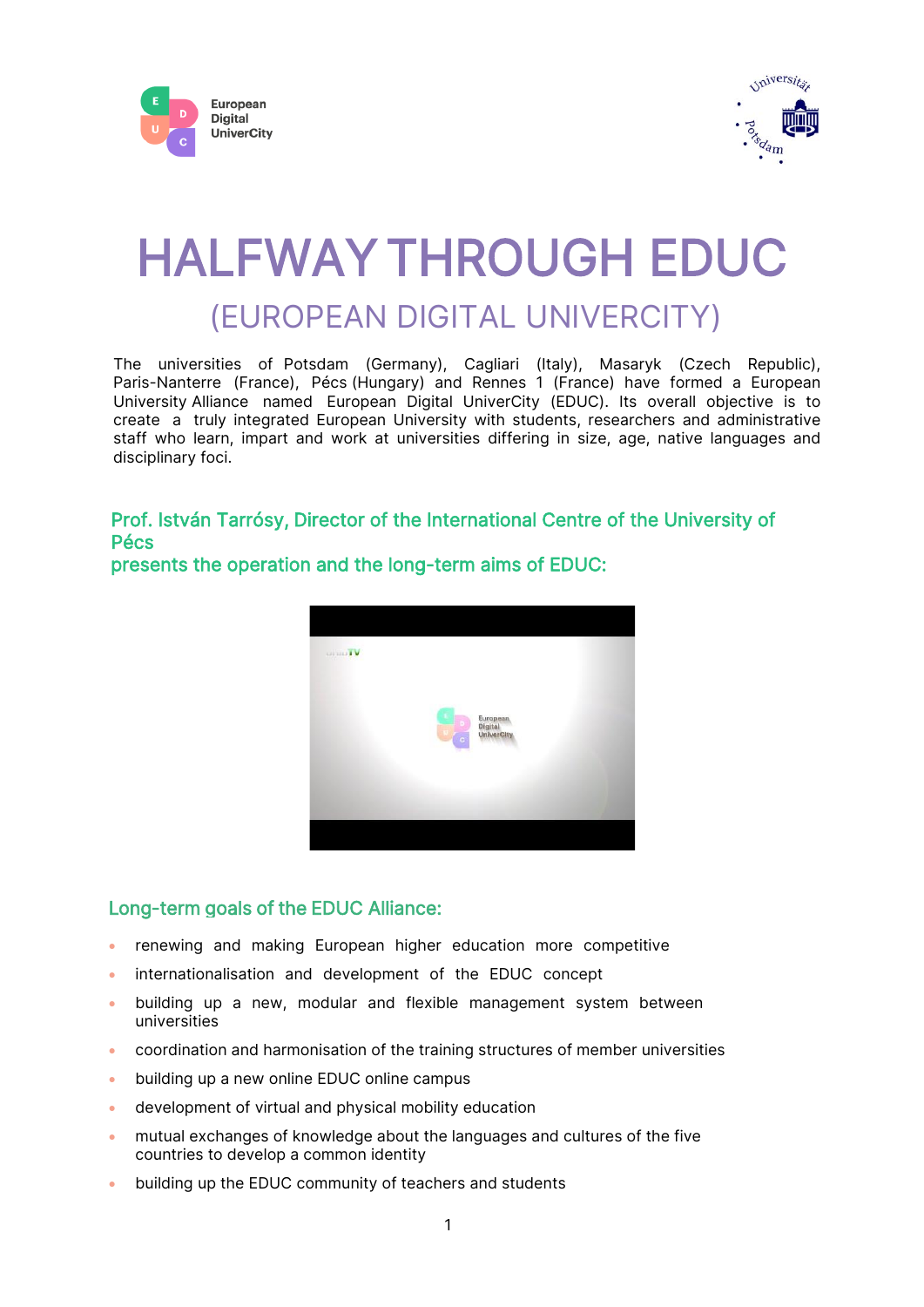



# EDUC Alliance in general:



## Members:



Vice President for International Affairs, Alumni and Fundraising at the University of Potsdam Prof. Dr. Florian Schweigert on EDUC:

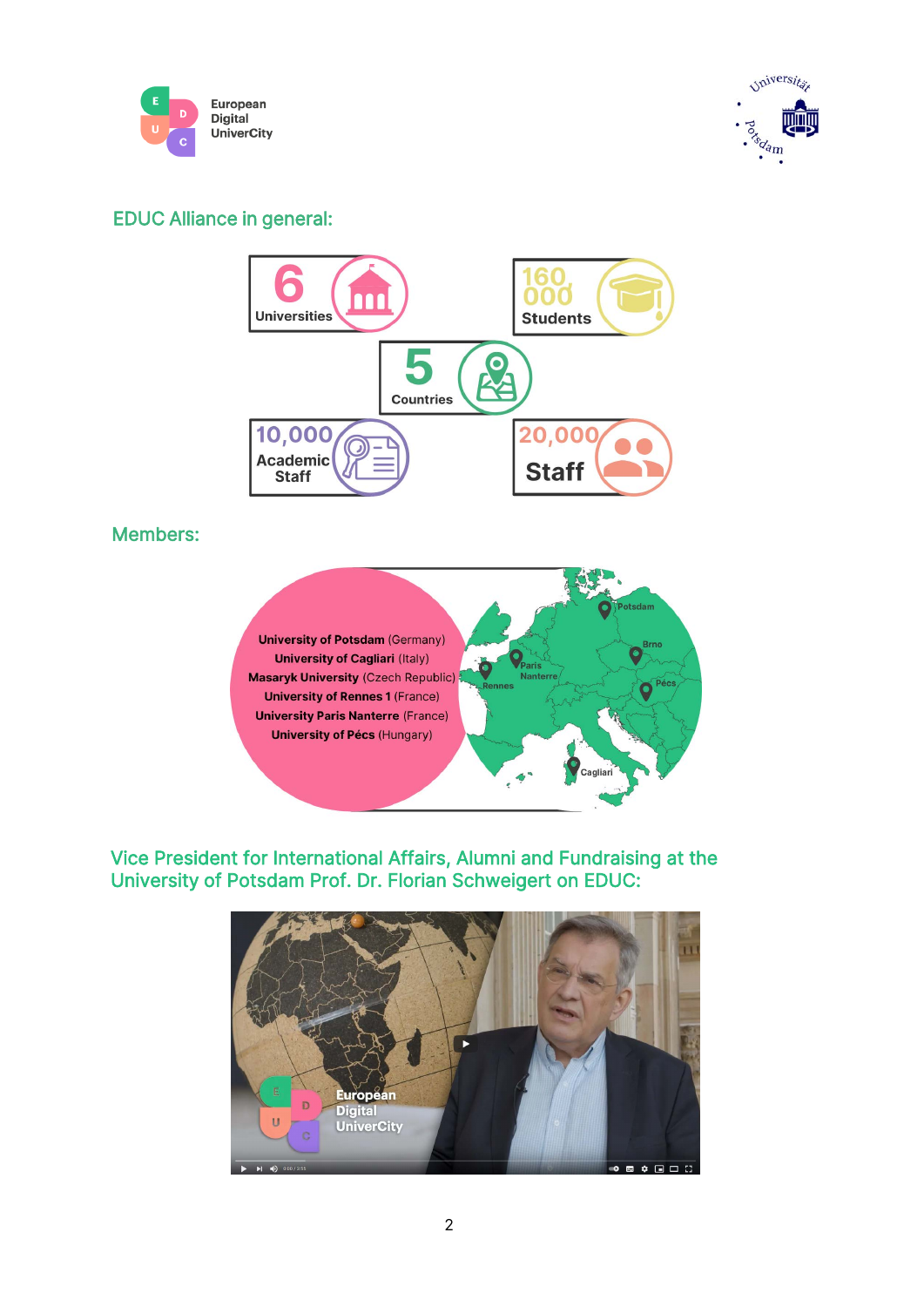



### EDUC results achieved so far:

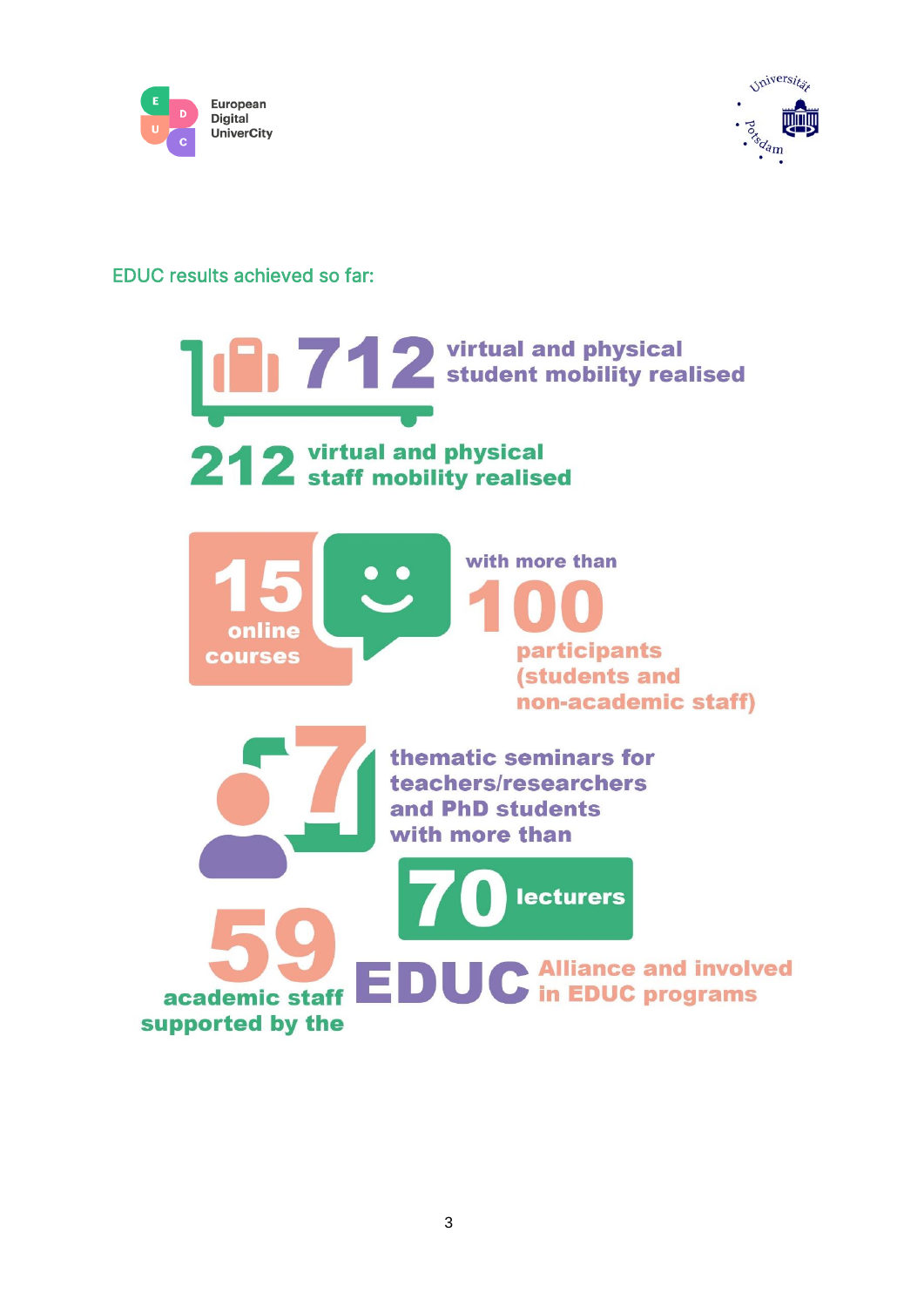



### The first EDUC online event:

The first online event of the EDUC Alliance was held on 1 December 2020 and included an introduction of the alliance as well as specifications on the courses, programmes, educational and research oportunities of EDUC. See the [Facebook link](https://www.facebook.com/educunivercity/videos/944350406090903/) for the full video of the event.

#### Gap Year Scholarship:

In the spring semester of 2021, three French students studied at the University of [Pécs as part of a physical mobility within the framework of the EDUC Gap Year](https://educalliance.eu/student/whatwedo/gapyear) Scholarship:



#### [EDUC-SHARE:](https://educalliance.eu/new/networking-in-research-and-innovation-process-by-h2020-program/)

With funding from the 2020 call for proposals "Science with and for Society" (SwafS) launched by the European Commission within the Horizon 2020 programme (the biggest EU research and innovation programme), EDUC-SHARE was established as a research and innovation component of the EDUC Alliance.



EDUC-SHARE follows in the footsteps of the ERASMUS+ pilot EDUC with the ambition to turn the EDUC Alliance into a fully integrated university that fulfills all its missions on a European scale: education, research and innovation, as well as societal commitment.

Coordinated by the University of Rennes 1, this European initiative was launched on the 12 March 2021 for a three-years period.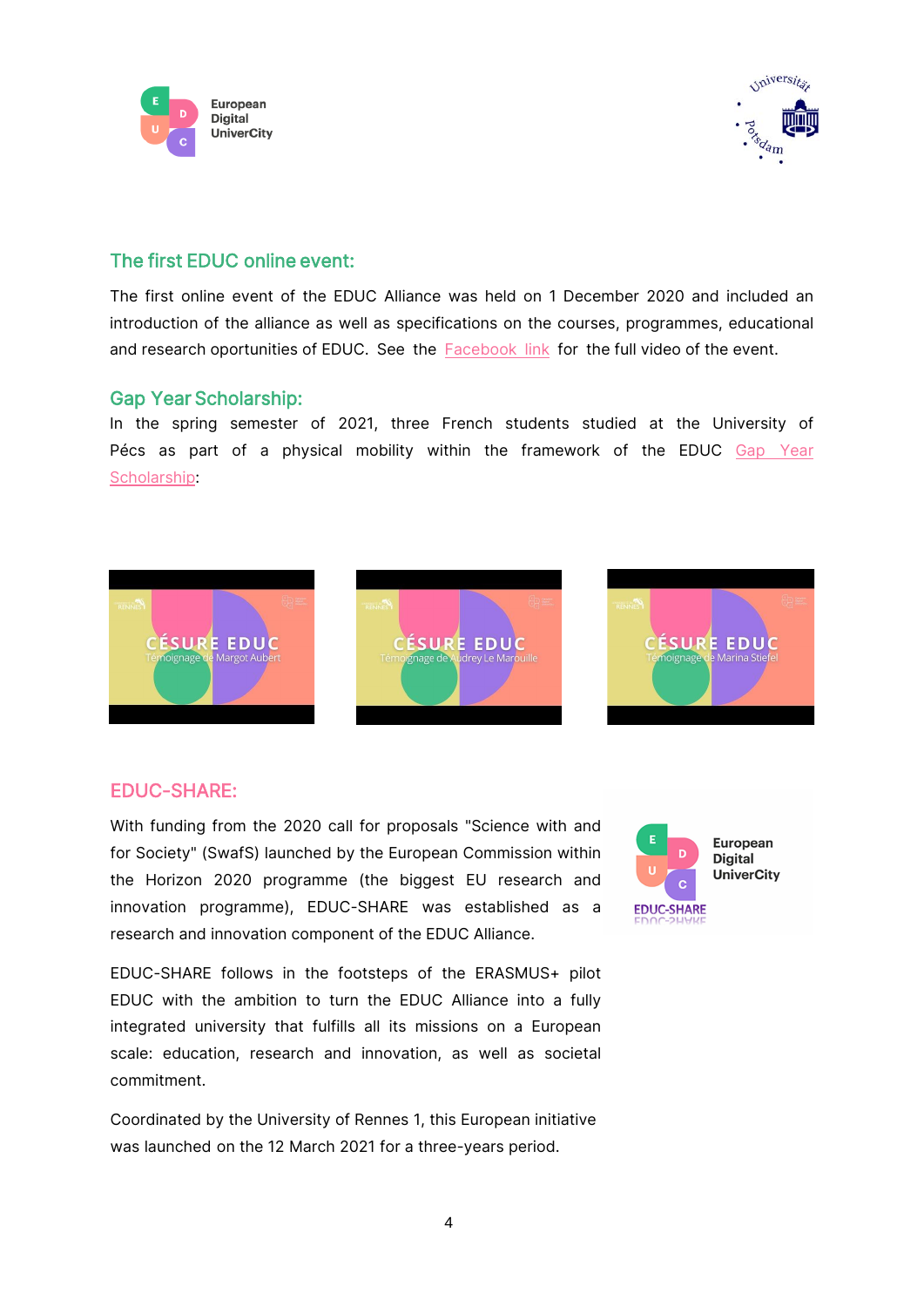



# The main ambitions and goals of EDUC-SHARE:

- implementation of a long-term research and innovation agenda
- development and sharing of research infrastructure
- citizen engagement in science and its role in society
- reinforcement of regional ecosystems and their connection
- sharing continuous improvement processes in terms of human resources
- development of soft skills training offers for researchers and administrators EDUC-SHARE at the University of Potsdam:

<https://www.uni-potsdam.de/en/educ/index/inform/further-projects/educ-share>

## Opportunities offered b[y the EDUC Alliance:](https://educalliance.eu/)

#### [For teachers:](https://educalliance.eu/academicstaff/)

- EDUC Academy digital course development opportunity, e-learning platform (Moodle) with systematic professional consultation
- professional partnership building and development
- participation in thematic seminars
- language trainings and courses
- good practices trainings

#### [For students:](https://educalliance.eu/student/)

- scholarships within virtual and physical mobility (e.g. short intensive programs, Gap Year Scholarship…etc.)
- skills development and professional partnership building
- participation in EDUC student community
- participation in thematic seminars
- EDUCARDS European Student Card
- language trainings and courses

#### [For non-academic staff:](https://educalliance.eu/nonacademicstaff/)

- physical and virtual mobility trainings, courses
- language courses
- good practices trainings